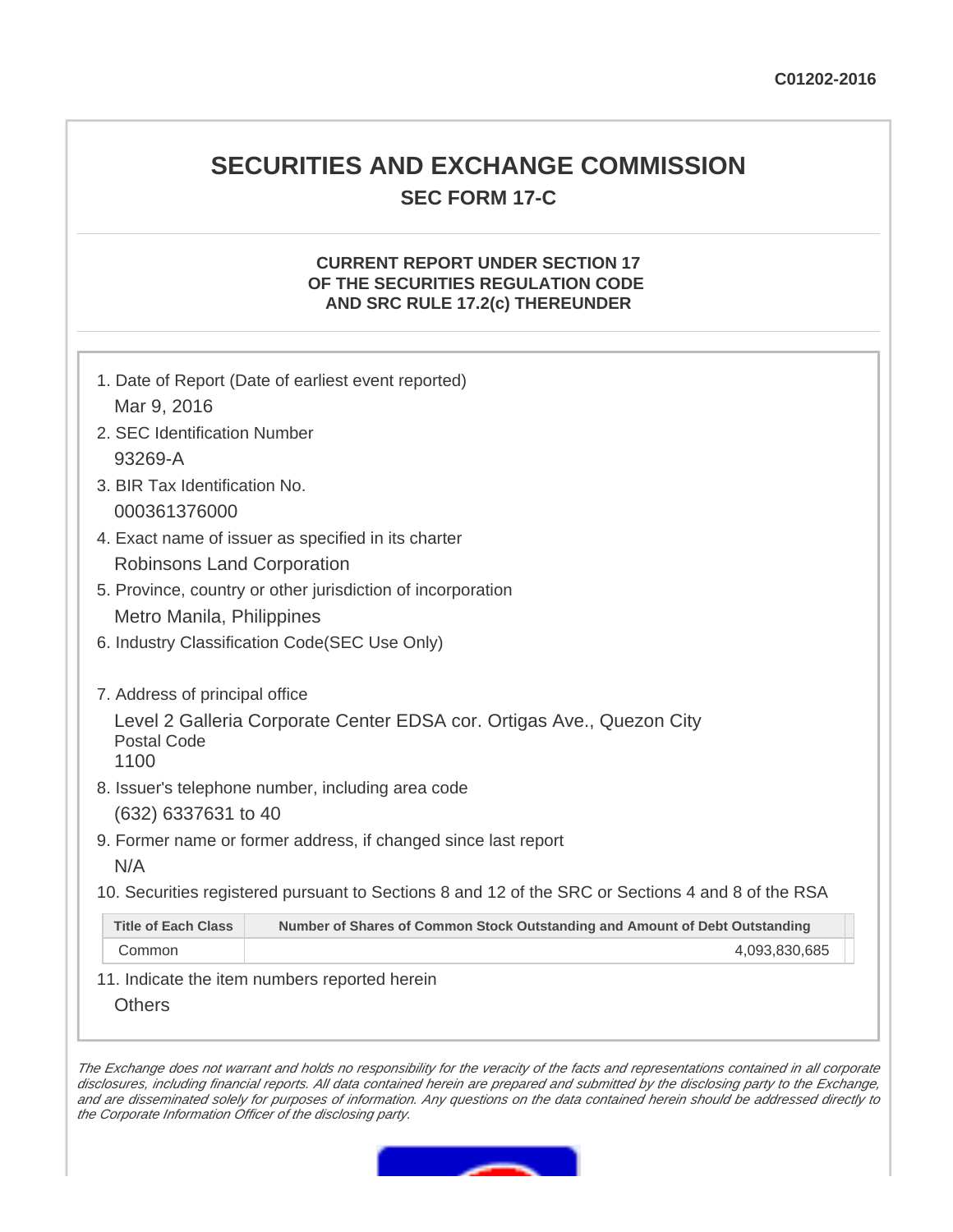

## **PSE Disclosure Form 4-25 - Results of Organizational Meeting References: SRC Rule 17 (SEC Form 17-C) and Section 4.4 of the Revised Disclosure Rules**

**Subject of the Disclosure**

Results of the Organizational Meeting

**Background/Description of the Disclosure**

Results of the Organizational Meeting of the Board of Directors of RLC held on March 9, 2016

**List of elected officers for the ensuing year with their corresponding shareholdings in the Issuer**

| Name of Person                          | <b>Position/Designation</b>                         | <b>Shareholdings in the Listed</b><br>Company |                | Nature of Indirect |
|-----------------------------------------|-----------------------------------------------------|-----------------------------------------------|----------------|--------------------|
|                                         |                                                     | <b>Direct</b>                                 | Indirect       | Ownership          |
| James L. Go                             | Chairman                                            | 1,685,994                                     | $\Omega$       | $\Omega$           |
| Lance Y. Gokongwei                      | Vice Chairman and Chief<br><b>Executive Officer</b> | 804.001                                       | $\Omega$       | $\Omega$           |
| Frederick D. Go                         | <b>President and Chief Operating</b><br>Officer     | 500,001                                       | $\overline{0}$ | $\overline{0}$     |
| Faraday D. Go                           | <b>General Manager</b>                              | $\Omega$                                      |                | 0 0                |
| Arlene G. Magtibay                      | General Manager                                     | $\Omega$                                      | $\Omega$       | $\Omega$           |
| Corazon L. Ang Ley                      | General Manager                                     | $\Omega$                                      | $\Omega$       | $\Omega$           |
| Elizabeth Kristine D. Gregorio          | General Manager                                     | 0                                             |                | 0 0                |
| Ma. Socorro Isabelle V.<br>Aragon-Gobio | Senior Vice President                               | $\Omega$                                      | $\Omega$       | $\Omega$           |
| Constante T. Santos                     | Senior Vice President                               | $\Omega$                                      |                | 0 0                |
| Bach Johann M. Sebastian                | Senior Vice President                               | 0                                             |                | 0 0                |
| Kerwin Max S. Tan                       | <b>Chief Financial Officer</b>                      | $\overline{0}$                                |                | 0 0                |
| Cecilia M. Pascual                      | Vice President-Group Controller                     | 0                                             | $\overline{0}$ | $\mathbf 0$        |
| Emmanuel G. Arce                        | <b>Vice President</b>                               | $\Omega$                                      | $\Omega$       | $\Omega$           |
| Constantino C. Felipe                   | Vice President                                      | $\Omega$                                      |                | 0 0                |
| Lourdes T. Alano                        | Vice President                                      | $\Omega$                                      | $\overline{0}$ | $\Omega$           |